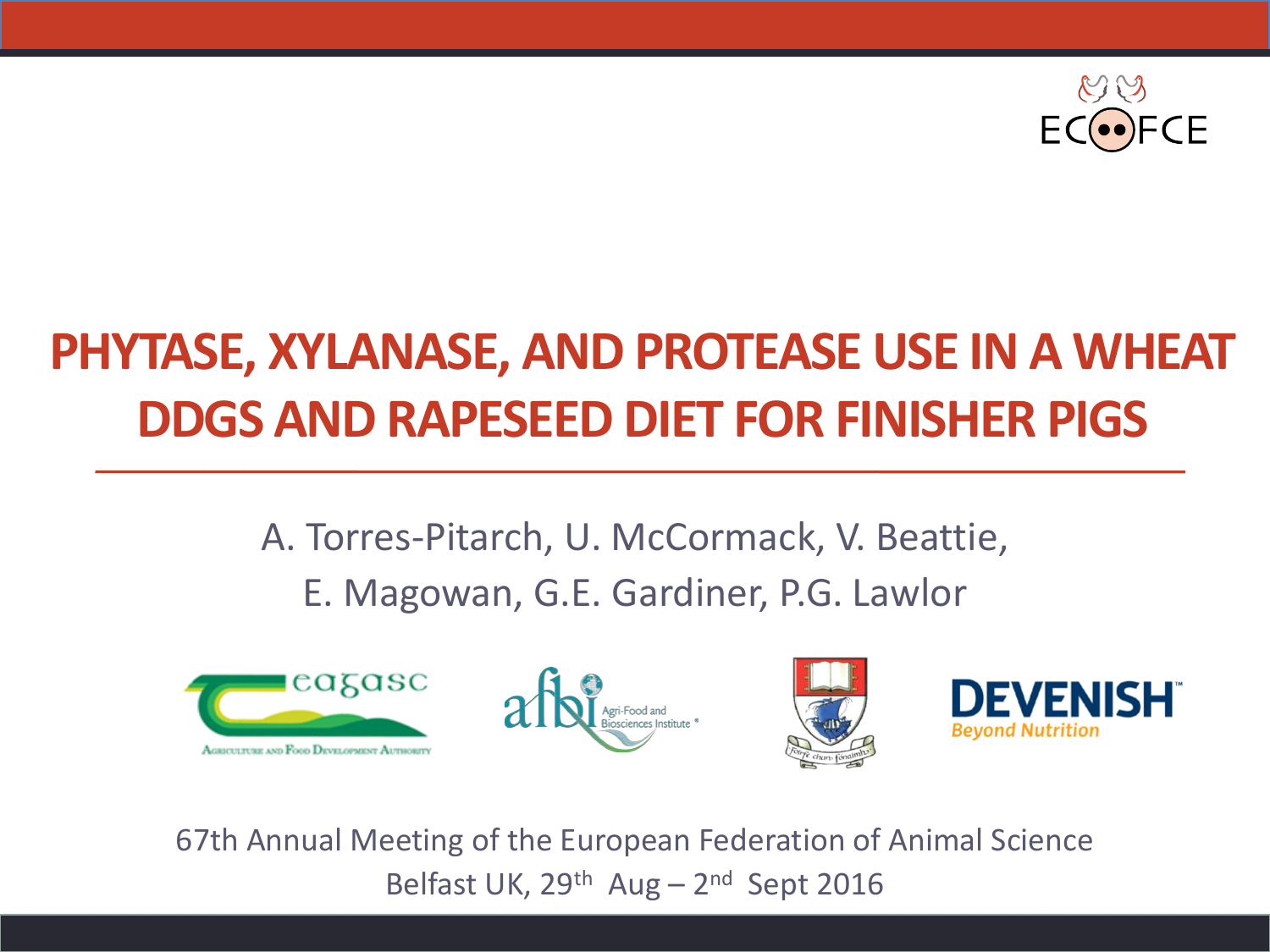## Introduction



- **Phytase:**  $\uparrow$  digestibility of phosphorous (P)
- **Carbohydrases:** 1 digestibility of non-starch polysaccharides (NSP)
- **Protease:** 1 digestibility of protein

#### **WHAT IS KNOWN IN PIGS:**

- Well known effect of phytase on P digestibility
- Inconsistent results with carbohydrases
- Protease not included regularly in finisher diets

#### **Interactions between them?**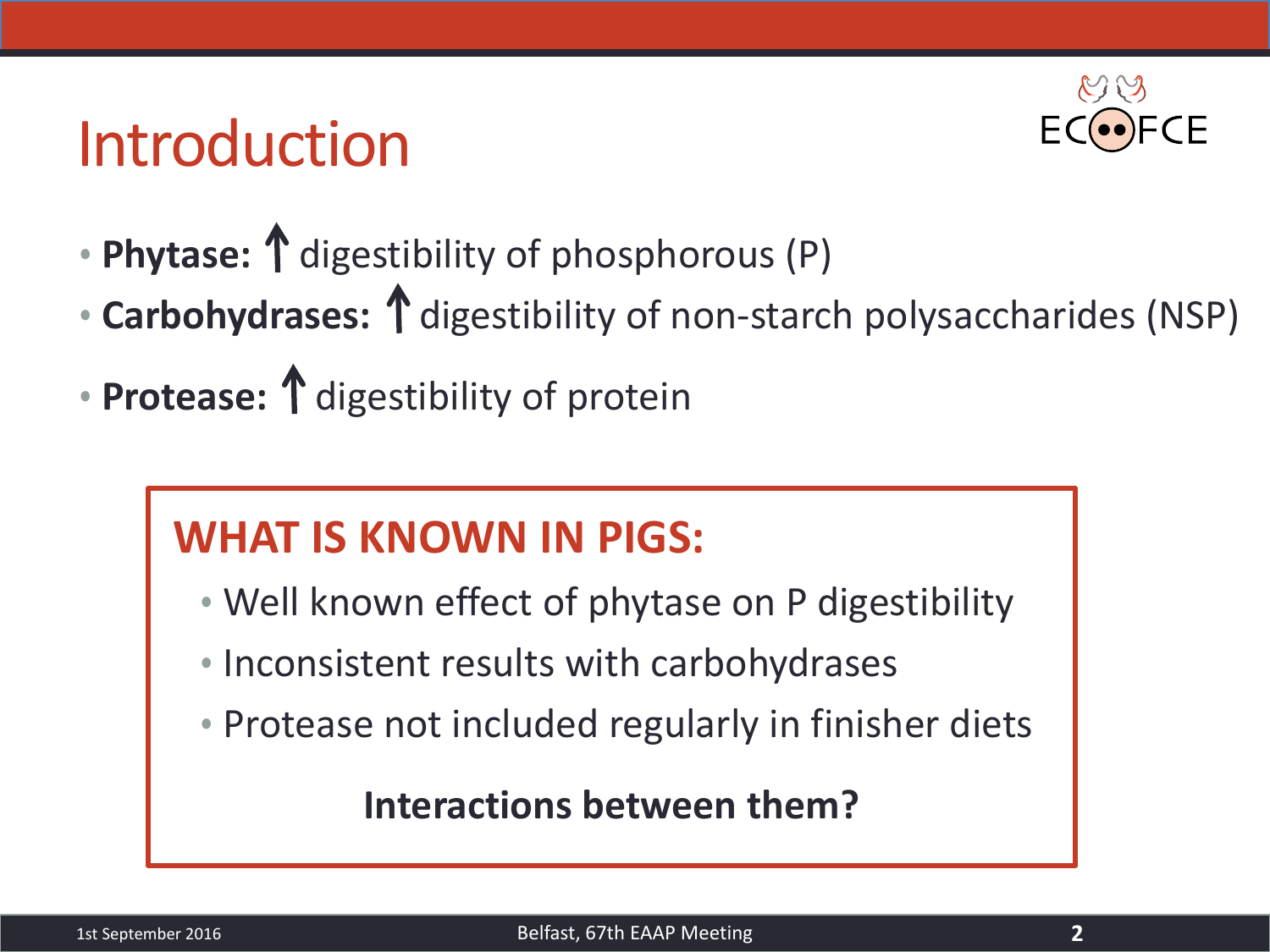## Introduction



#### **Hypothesis**

 Supplementation of **enzymes** into by-product (RSM and wheat-DDGS) based diets can **improve feed efficiency** in finisher pigs

**Interactions** between phytase, carbohydrase and protease can modify their **individual supplementation** effect

#### **Objective:**

Establish the **combination of feed enzymes** that optimise **feed efficiency** in finisher pigs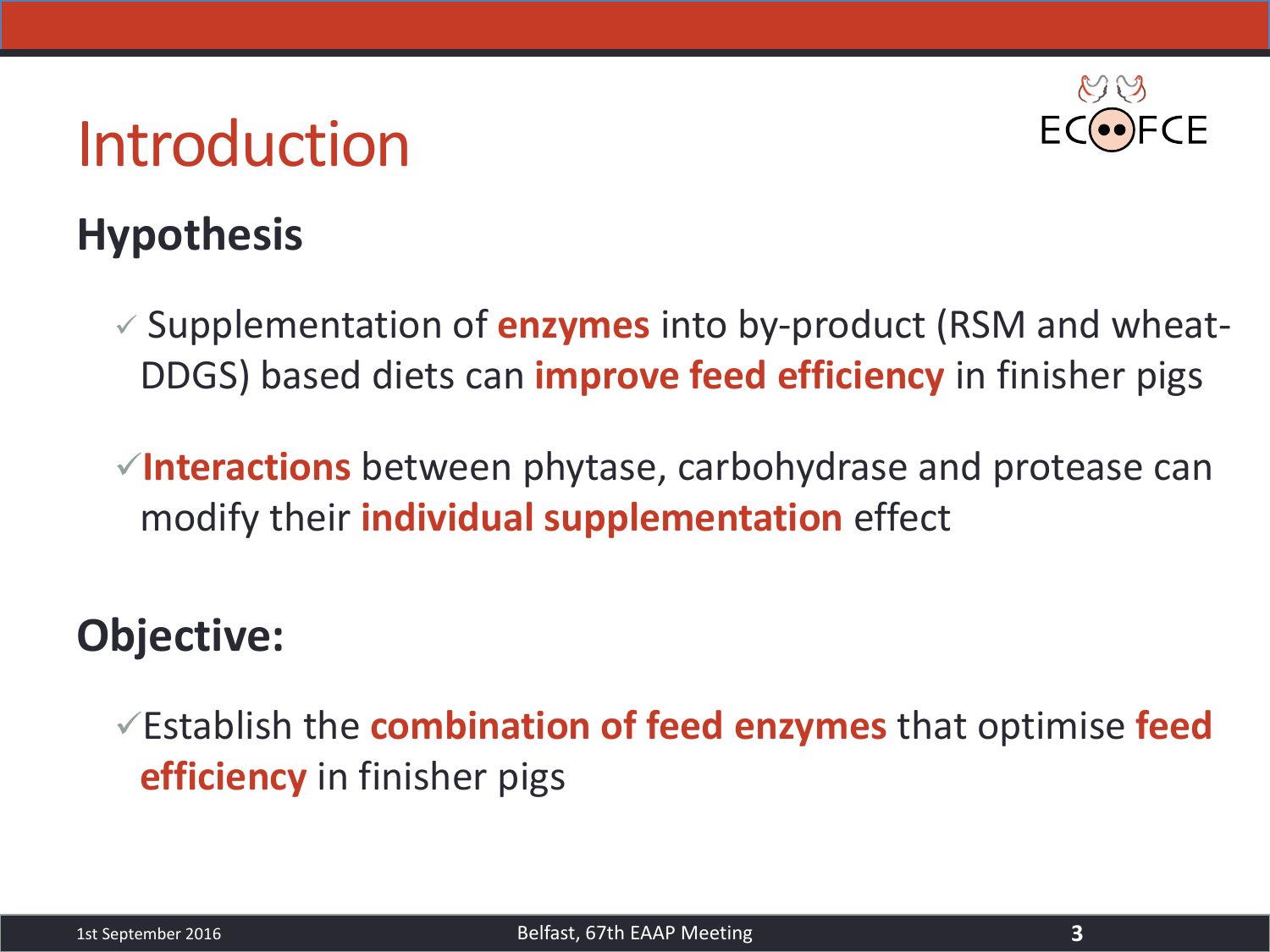# Material and Methods



- 162 pigs, MaxGrow<sup>TM</sup> x (LWxLandrace; Hermitage Genetics)
- 81 same sex pen pairs into 9 treatments (n=9 pens/treatment)

**d1 d14 d25 d42 d56 d63 d76**

 $Kg$ 

Kq

Kg

- Age: 42 days pw (38.8 ± 2.90 kg)
- Duration: 76 days
- Recordings:
	- Body weight and feed intake 2-3 weeks
		- ADG (g/day), ADFI (g/day), FCR (g/g)
	- Slaughter:
		- Kill out %, carcass weight, fat depth, muscle depth and lean %,

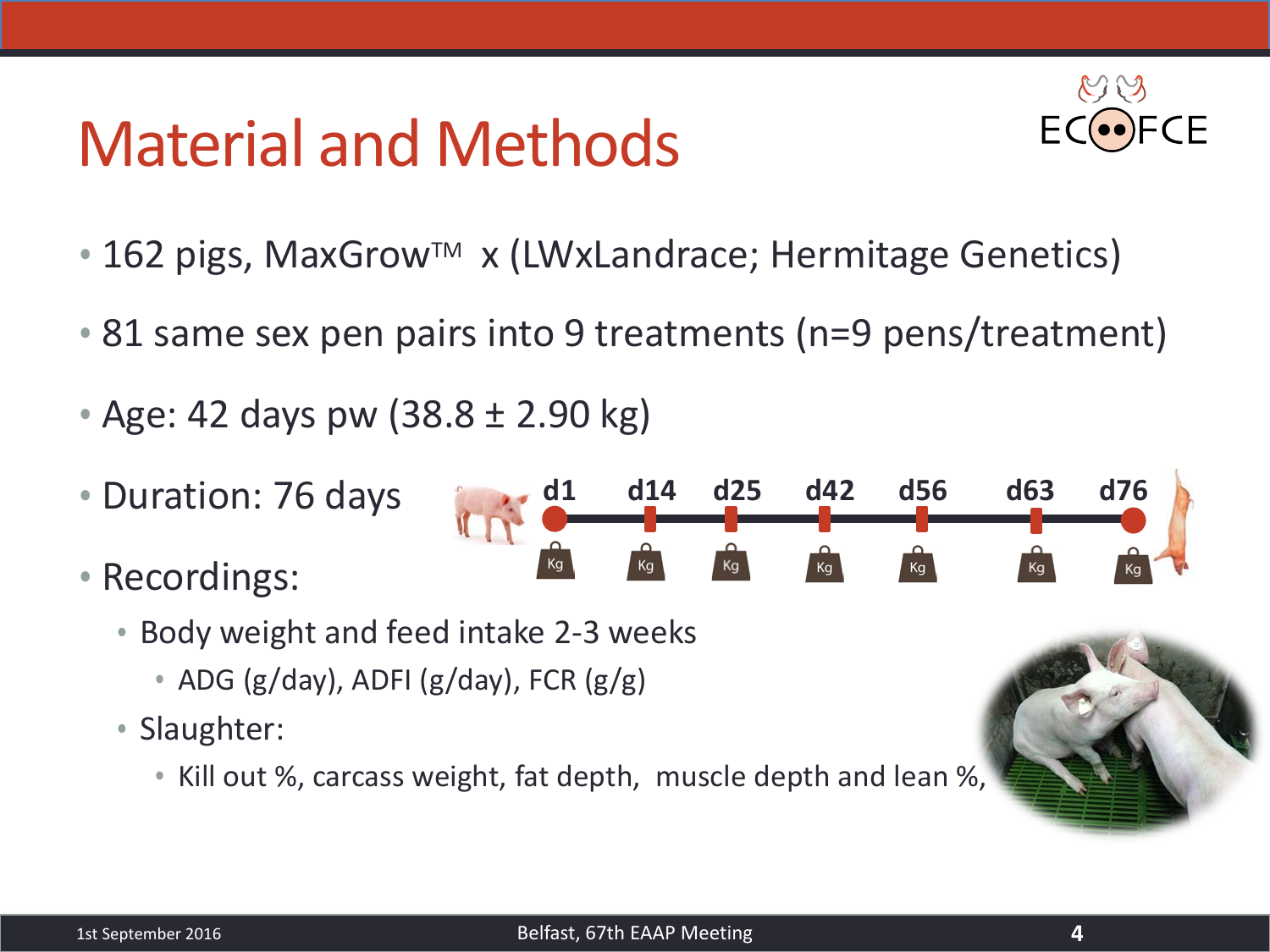# Material and Methods



#### • **DIETARY TREATMENTS:**

- **1) Positive control (PC):** exceeds NRC (2012) requirements
- **2) Negative control (NC):** basal diet with 5% reduction in energy and amino acid levels
- **3)** NC + Heat stable phytase
- **4) NC + Xylanase and β-glucanase complex (Xβ)**
- **5) NC + protease**
- **6) NC + phytase + protease**
- **7)** NC + phytase +  $X\beta$
- **8) NC + Xβ + protease**
- **9)** NC + phytase +  $X\beta$  + protease

Phytase (Phyzyme XP, DuPont), Xβ (Rovabio Spiky, Adisseo), Protease (Ronozyme ProAct, DSM)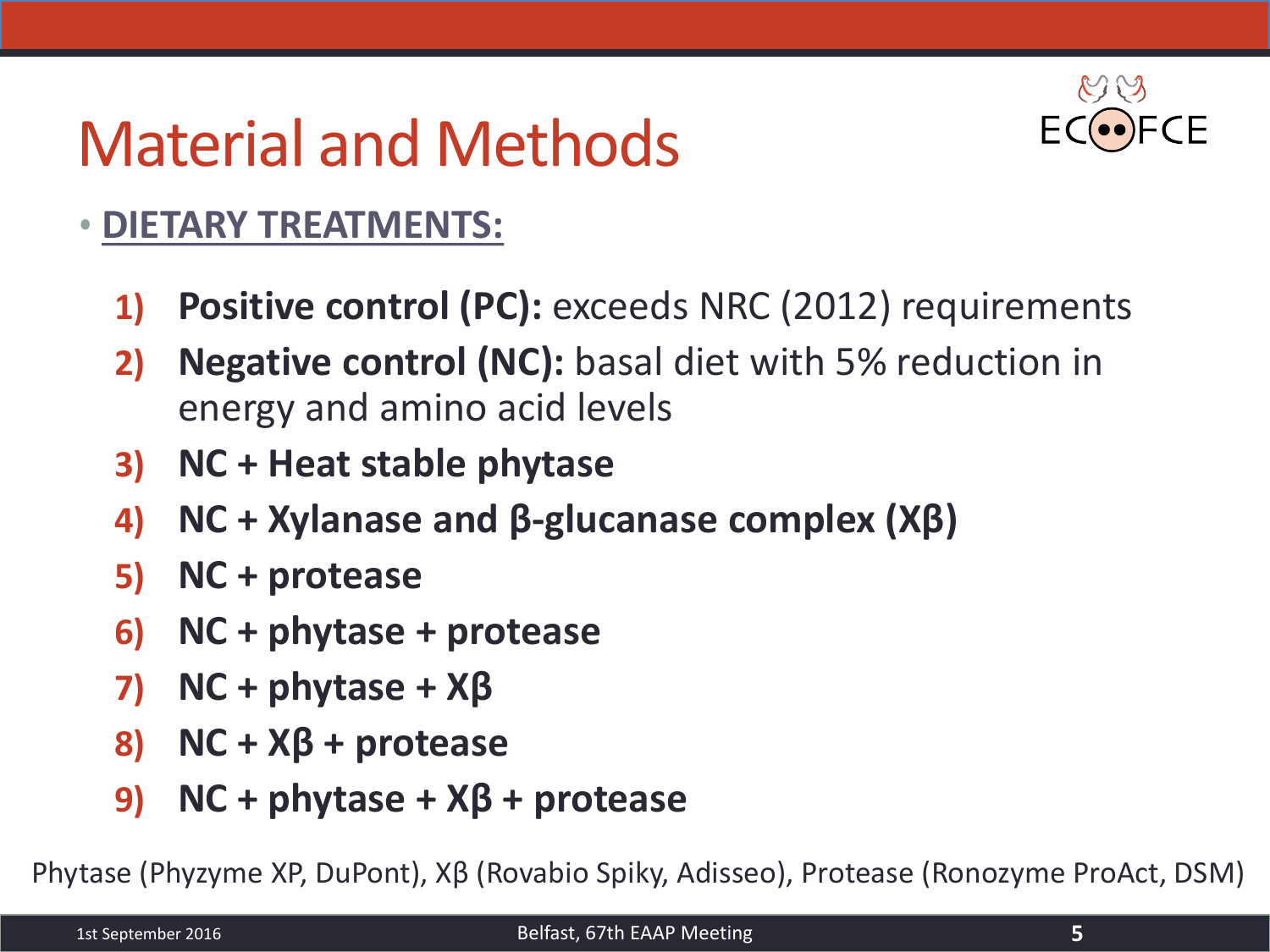

# Material and Methods

|                                                | <b>T1</b> | T2   | <b>T3</b>       | <b>T4</b> | <b>T5</b> | <b>T6</b>                | <b>T7</b>                | T <sub>8</sub>           | T <sub>9</sub>  |
|------------------------------------------------|-----------|------|-----------------|-----------|-----------|--------------------------|--------------------------|--------------------------|-----------------|
| Phytase, g/tone                                |           |      | 100             |           |           | 100                      | 100                      | $\overline{\phantom{0}}$ | 100             |
| Carbohydrase, g/tone                           | $\equiv$  |      | $\equiv$        | 100       | $\equiv$  | $\overline{\phantom{0}}$ | 100                      | 100                      | 100             |
| Protease, g/tone                               |           |      |                 | -         | 200       | 200                      | $\overline{\phantom{0}}$ | 200                      | 200             |
| Net Energy, MJ/kg                              | 9.9       | 9.4  | 9.4             | 9.4       | 9.4       | 9.4                      | 9.4                      | 9.4                      | 9.4             |
| Av. Lysine, g/kg                               | 0.83      | 0.79 | 0.79            | 0.79      | 0.79      | 0.79                     | 0.79                     | 0.79                     | 0.79            |
| P:Ca, $g/g$                                    | 0.85      | 0.85 | 0.83            | 0.85      | 0.85      | 0.83                     | 0.83                     | 0.85                     | 0.83            |
| Av. Phosphorus, g/kg<br>Phytase sparing effect | 0.30      | 0.30 | 0.22<br>$+0.15$ | 0.30      | 0.30      | 0.22<br>$+0.15$          | 0.22<br>$+0.15$          | 0.30                     | 0.22<br>$+0.15$ |

\*Calculated composition

 **Diets based on Rapeseed meal (9.6-10%), wheat (30-39%), barley (35-38%) and wheat DDGS (20%)**

- **Balanced amino acid profile**
- **Enzymes premixed with 10 kg of wheat**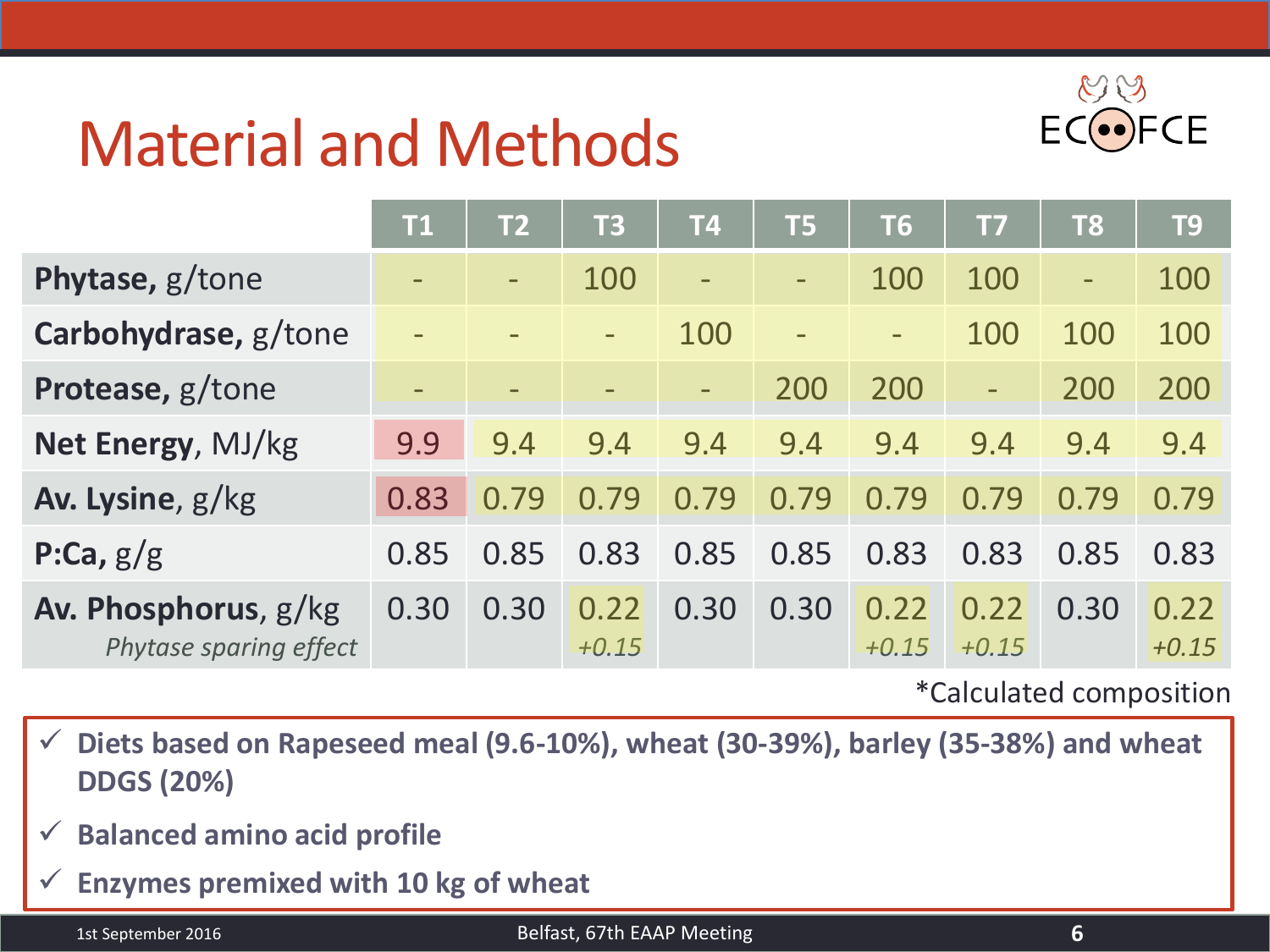

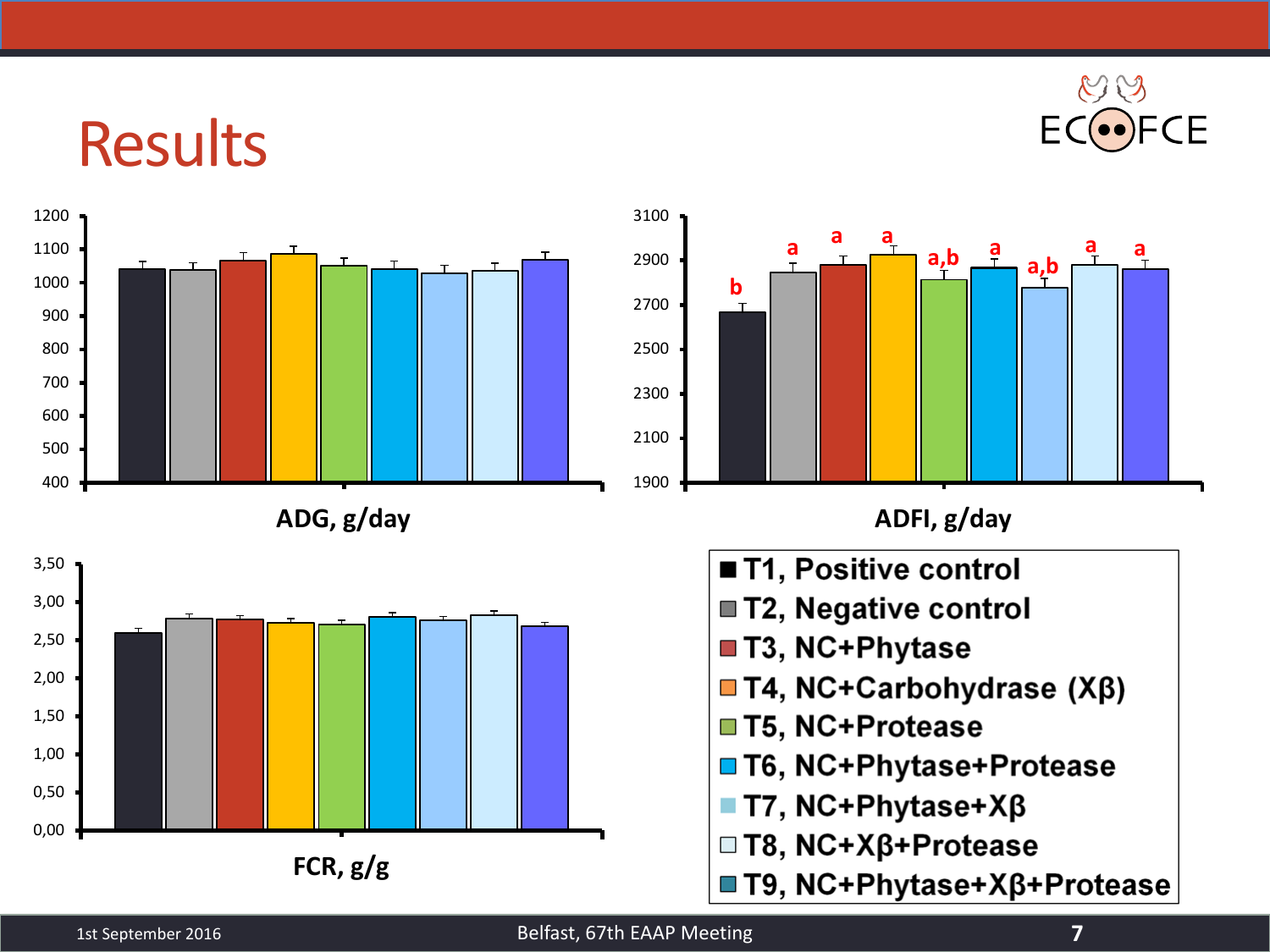

#### **Effect of diet density on growth performance**



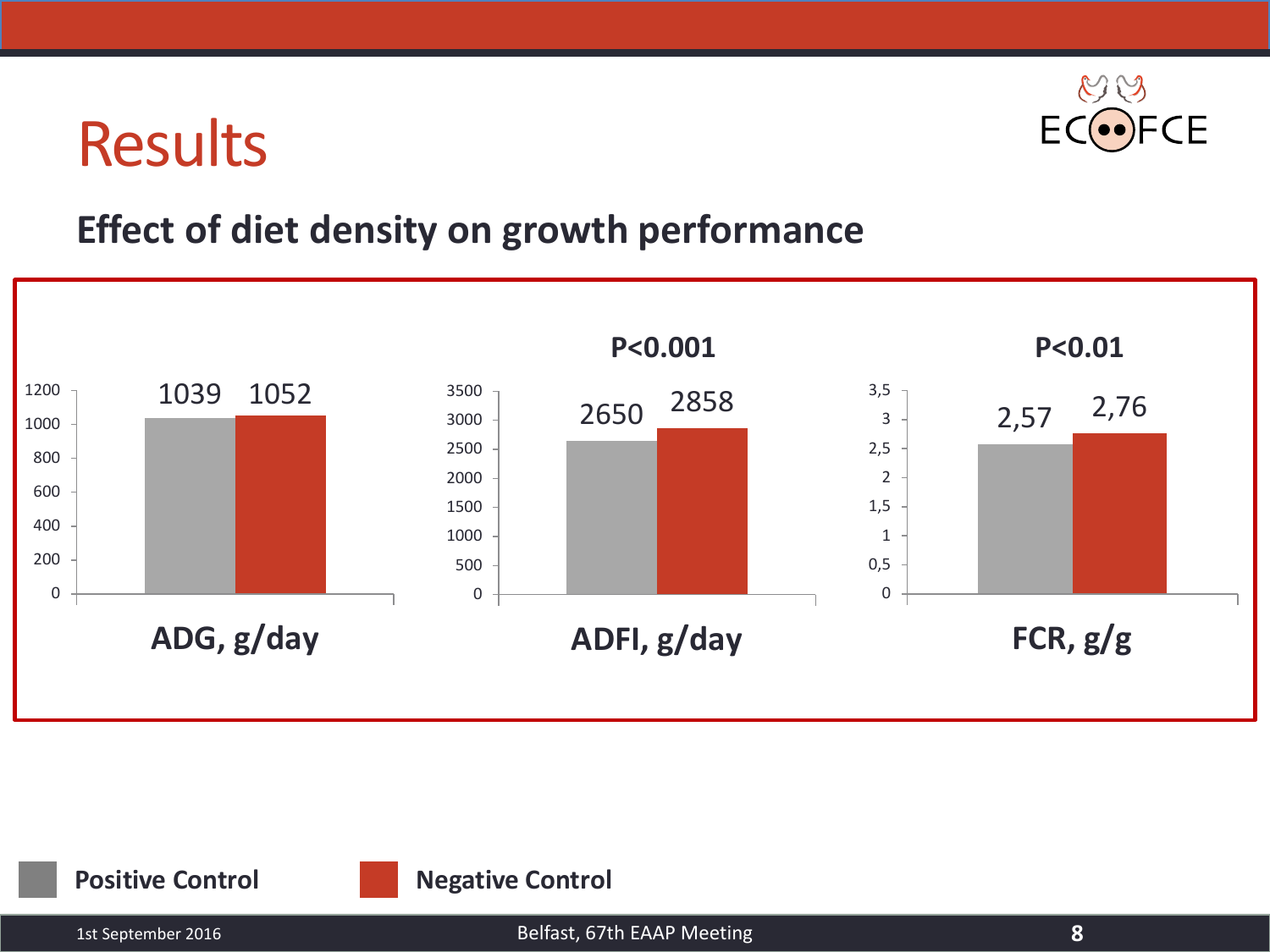

#### **Sparing effect of phytase on growth performance**

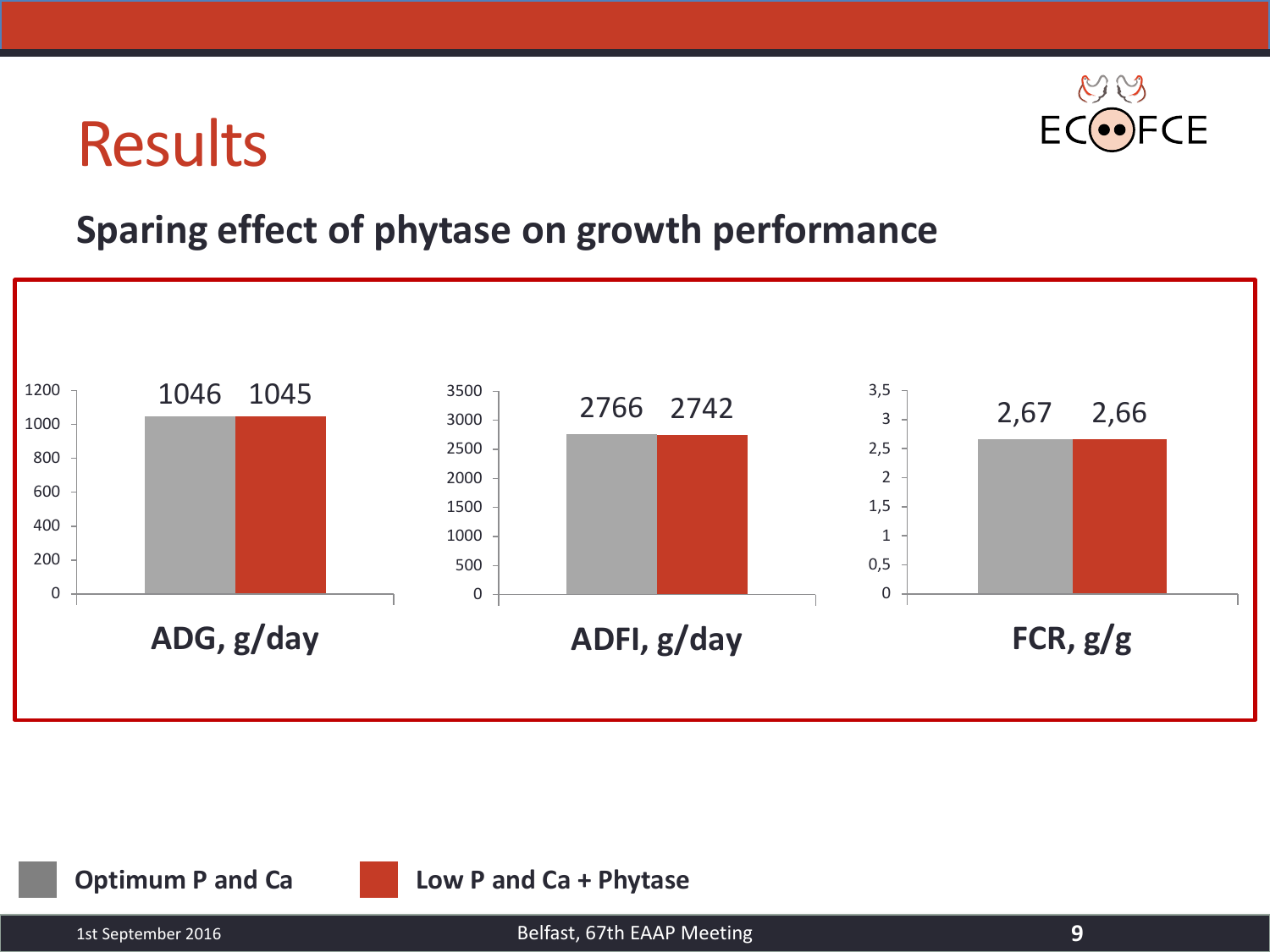

#### • **Effect of Xβ on growth performance**



**CONTROL + Xβ**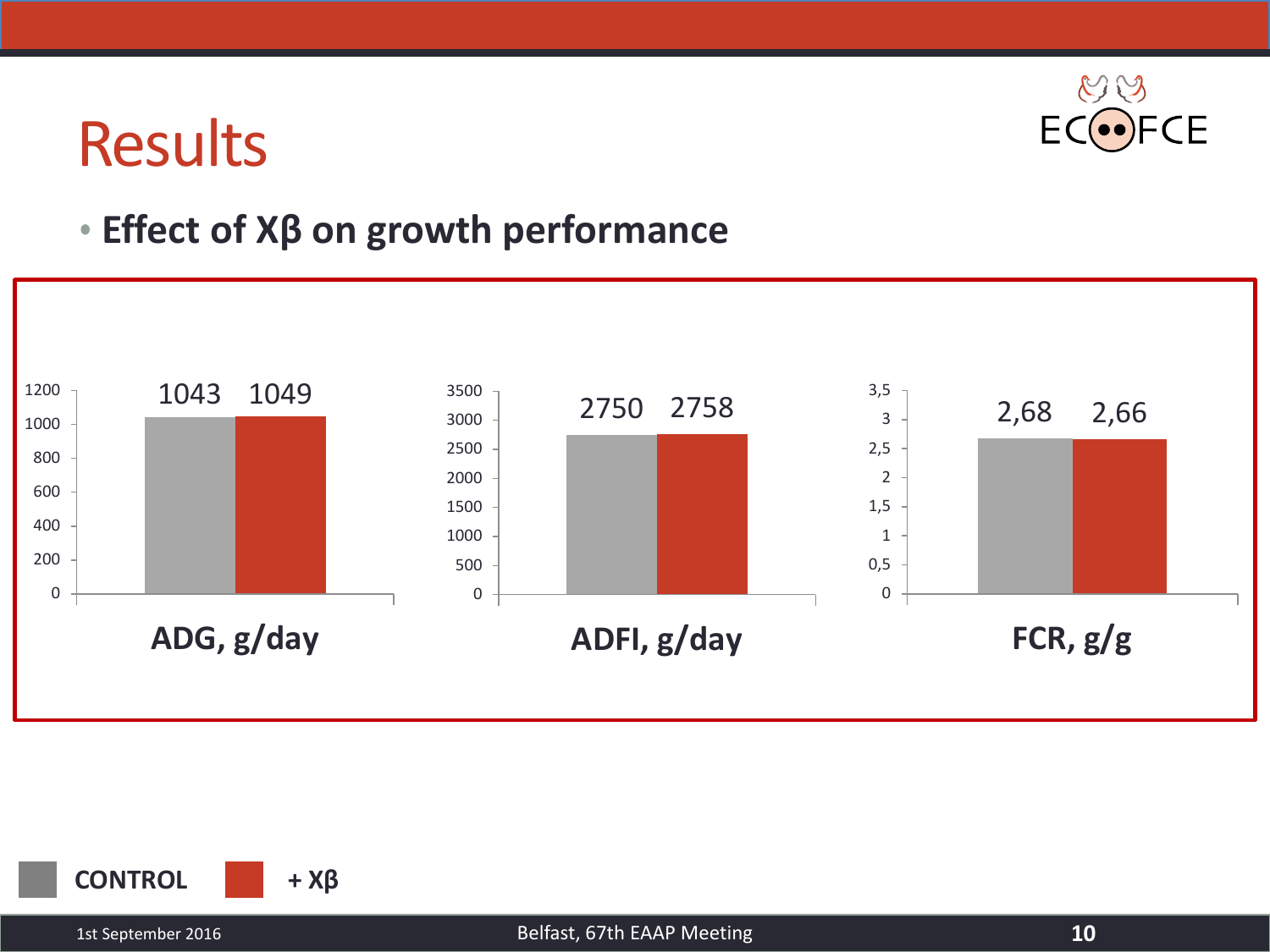

#### **Effect of protease on growth performance**



#### **Interaction between protease effect and sex**

**Control + Protease**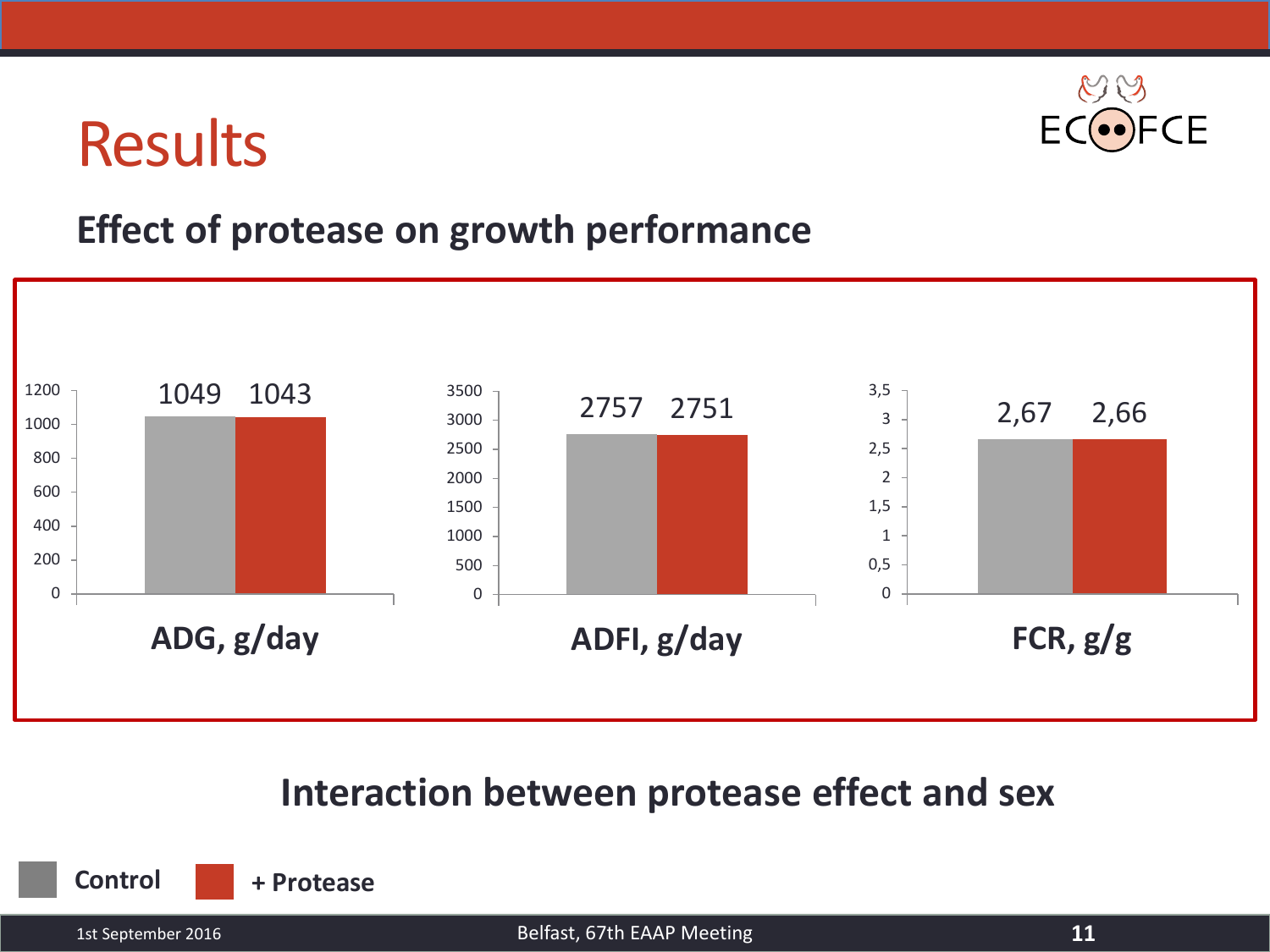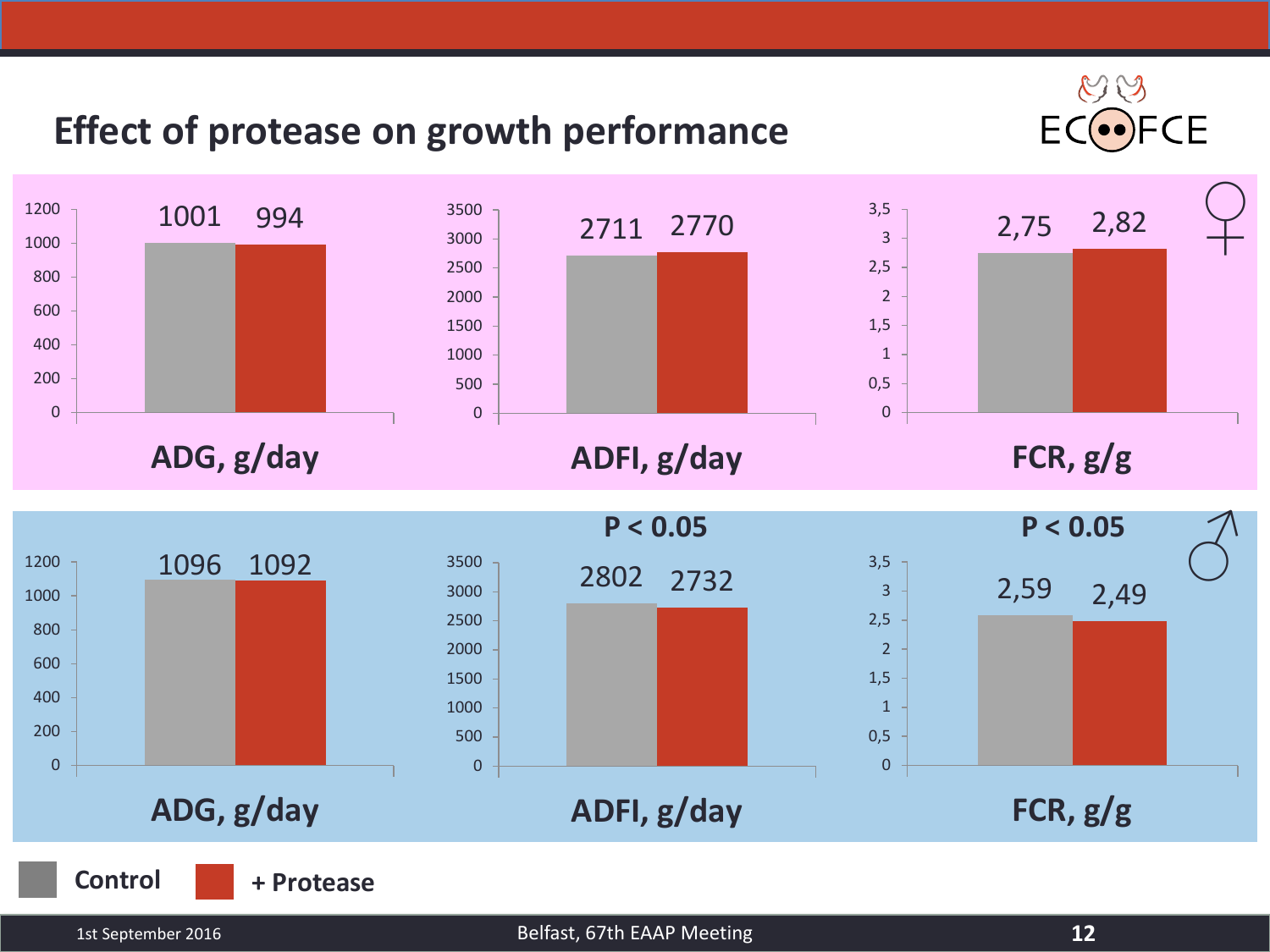# Results – Carcass parameters



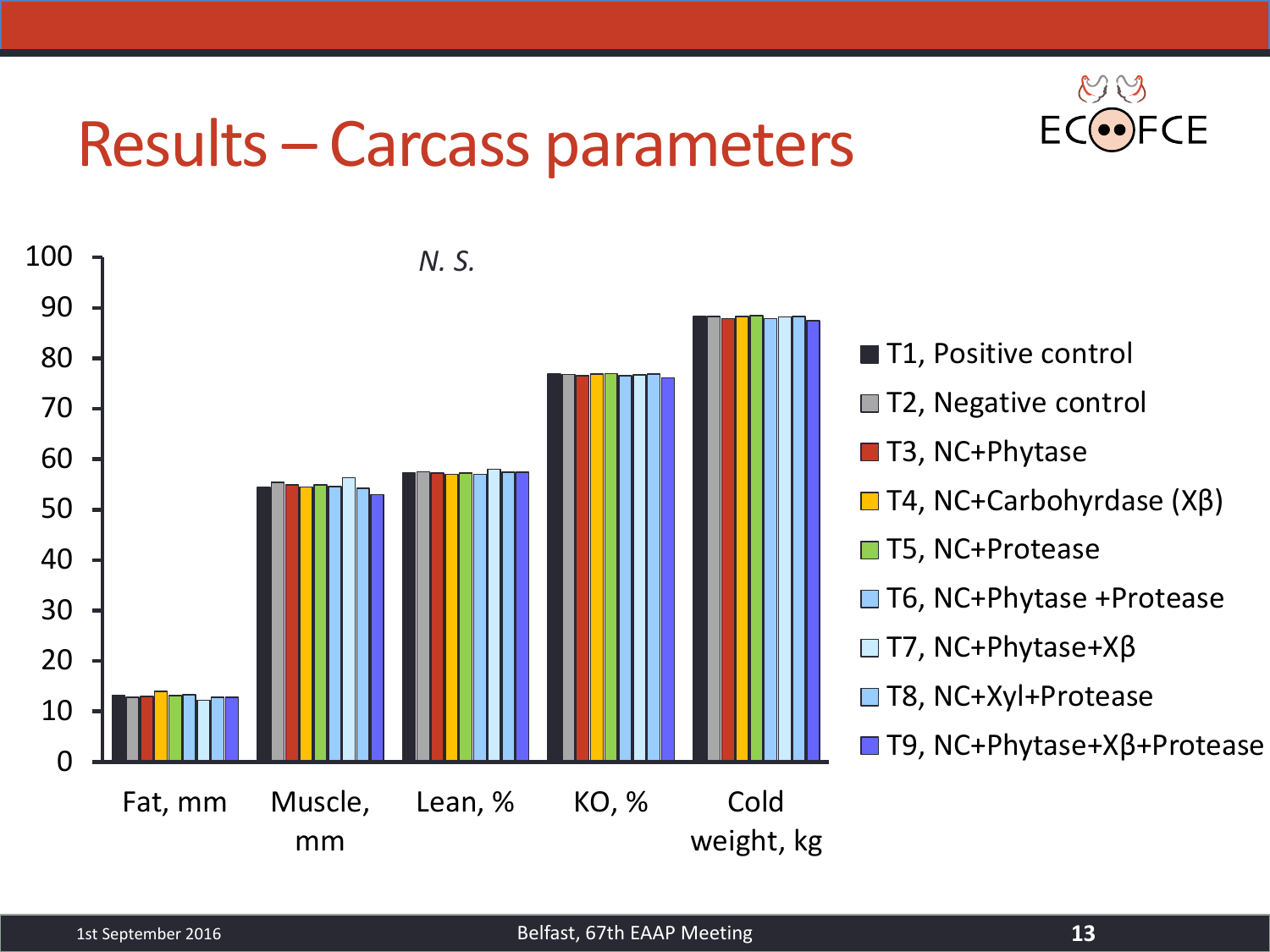# **Conclusions**



- $\downarrow$  5% in energy and AA on a commercial Irish diet might not be sufficient to see the potential of feed enzymes
- Phytase: the sparing effect for P and Ca was effective
- Xylanase and β-glucanase complex: did not improve FCR
- Protease: has potential to improve feed efficiency in males
- Excellent performance without soya
	- Sister trial presented at Session 03 (M.M.E. Ball *et al.*)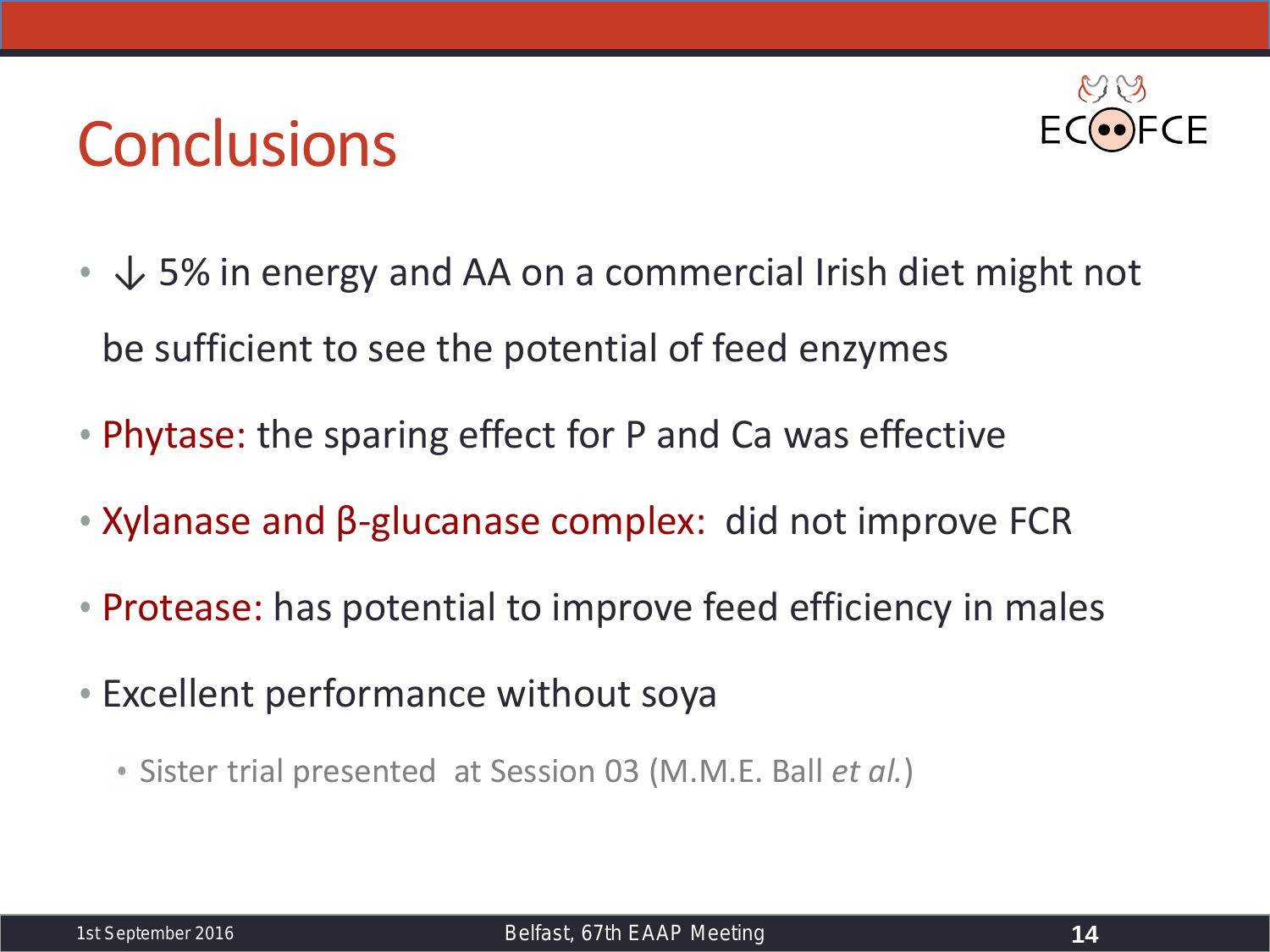### **Acknowledgements**



- ECO-FCE project (7<sup>th</sup> FP-EU) & partners
- Teagasc Walsh fellowship programme
- Co-workers from the Teagasc pig department & IRTA & WIT

# **Thank you**